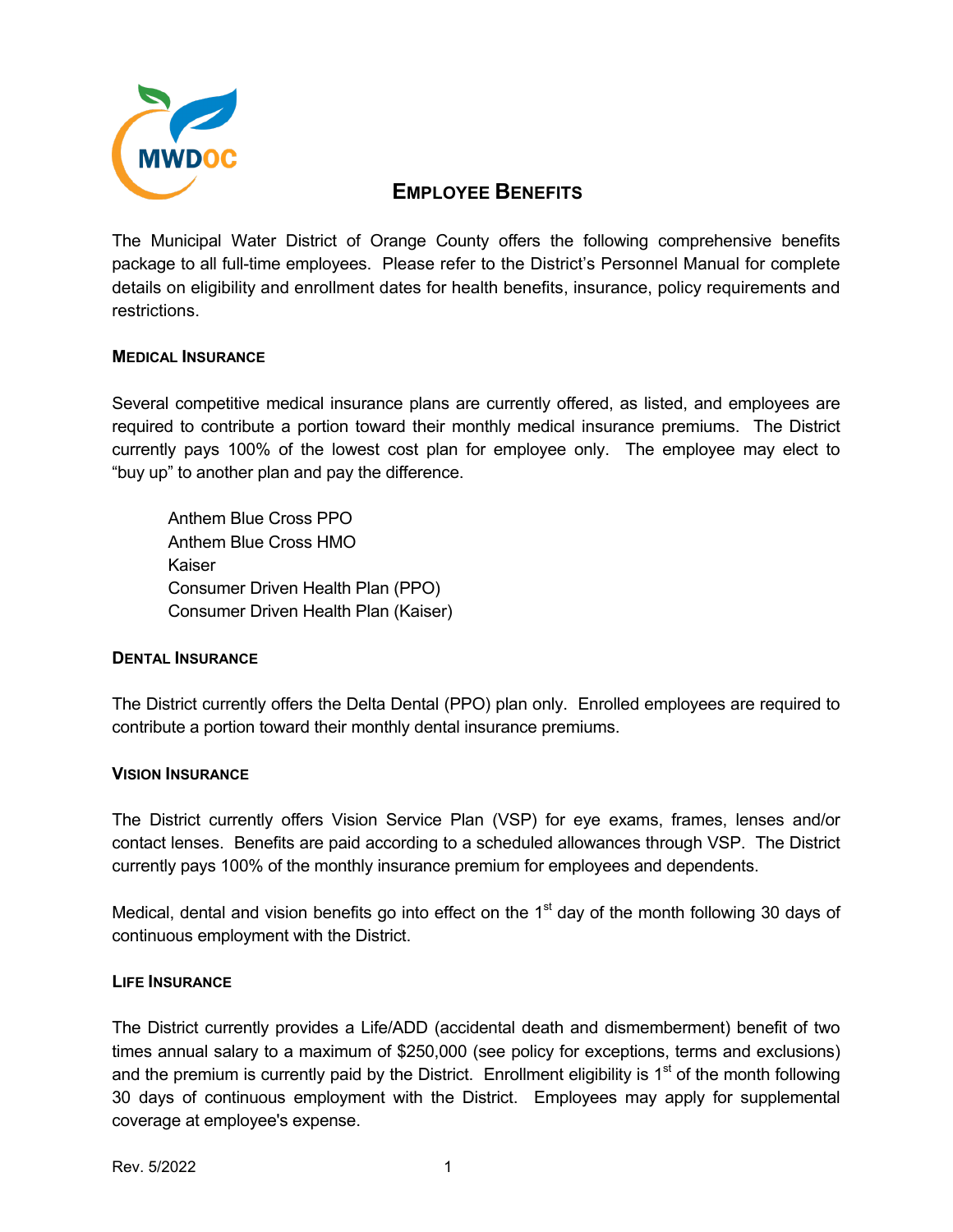## **DISABILITY INSURANCE**

**Short-term Disability** – **State Disability Insurance (SDI)** is deducted (withheld) from employees' wages. SDI provides temporary payments to workers who are unable to perform their usual work because of pregnancy or a non-occupational illness or injury (work-related illness or injuries are covered by [workers' compensation](http://www.dir.ca.gov/workers) insurance). SDI also includes [Paid Family Leave](http://www.edd.ca.gov/Disability/Paid_Family_Leave.htm) (PFL), which provides benefits to eligible workers when they take time off work to care for a seriously ill family member or to bond with a new child. A qualifying family member is a child, parent, parent-in-law, grandparent, grandchild, sibling, spouse, or registered domestic partner.

**Long-term Disability Insurance.** This insurance serves as partial income replacement should an employee become seriously injured or disabled and unable to work due to a non-work related injury or illness. The insurance becomes available after a waiting period of 90 days and provides 66.67% of an employee's salary up to a maximum monthly benefit of \$7,500. (See policy for exceptions, terms and exclusions). The District currently pays for this benefit.

# **VACATION TIME**

Full-time employees may use vacation time following six months of employment with the District.

| <b>Years of Service</b>  | <b>Hours Annually (approx)</b> |
|--------------------------|--------------------------------|
| Beginning with 1st year  | 80.00                          |
| Beginning with 4th year  | 120.00                         |
| Beginning with 11th year | 136.00                         |
| Beginning with 15th year | 160.00                         |

Beginning with 20th year 168.00

Vacation accrual varies upon years of services, as follows:

## **HOLIDAYS**

The District offers 11 annual paid holidays. This includes one floating holiday, designated by the employee.

## **SICK TIME**

Regular eligible full-time employees are eligible for sick time following completion of 30 days of continuous employment. Sick time accrues at 12 days per year with a maximum accrual of 488 hours. Employees, with the exception of Management personnel, will be paid on a pro-rated basis for sick leave in excess of 488 hours.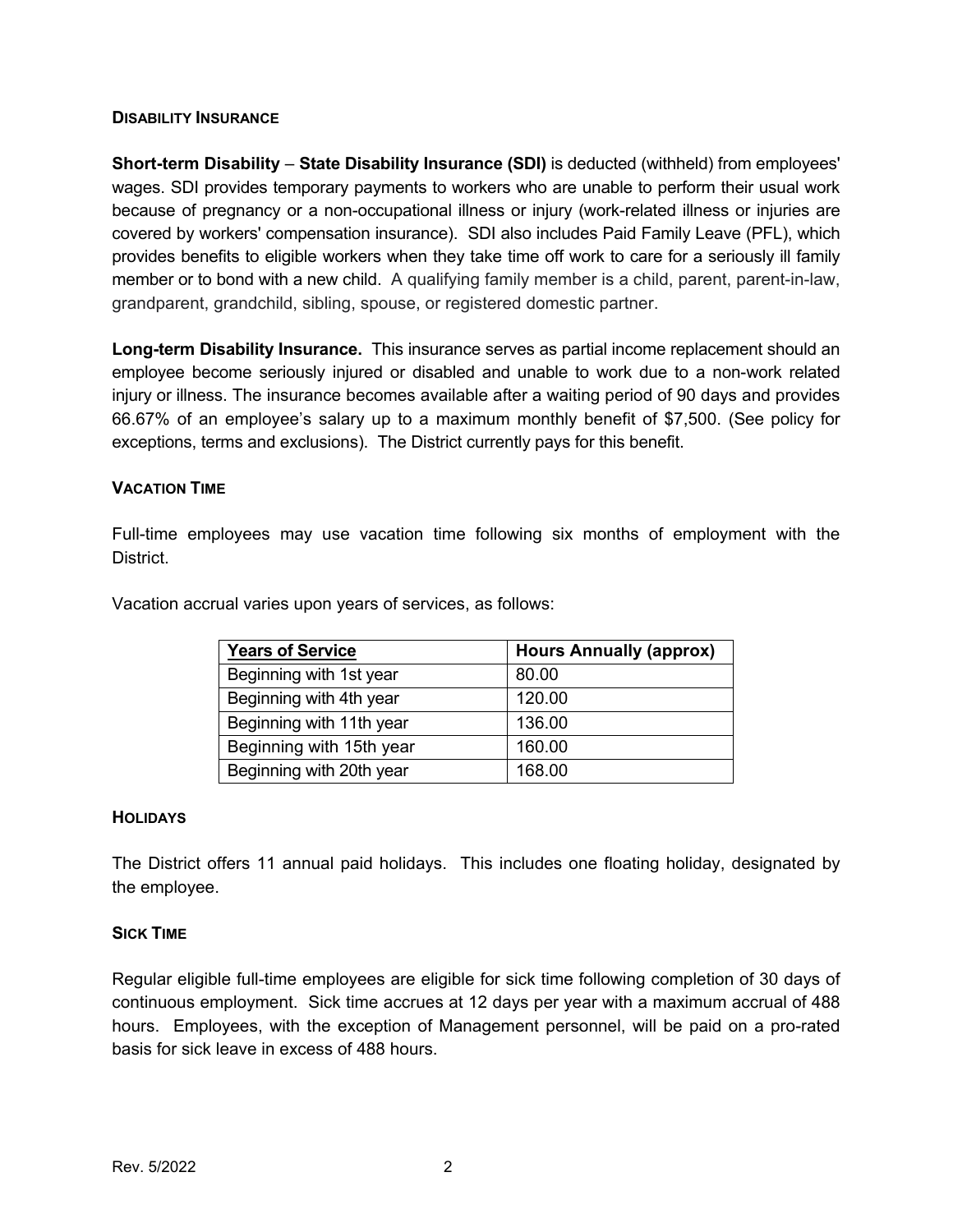# **JURY OR WITNESS DUTY LEAVE**

Regular eligible full-time employees required to serve as jurors are granted jury duty leave with pay, less any fees paid to them by the court, except mileage up to a maximum period of thirty (30) working days. Employees serving on a jury exceeding the thirty (30) day period shall do so without pay. This benefit is effective immediately upon employment.

## **BEREAVEMENT LEAVE**

Up to 3 days is available when death of an immediate family member occurs. This benefit is effective immediately upon hire.

## **SERIOUS FAMILY ILLNESS LEAVE**

Up to 4 days are available, per fiscal year, to attend the operation of an immediate family member, the serious illness, or injury of an immediate family member, where death of an immediate family member appears imminent, or birth of an employee's child. This benefit is available following completion of 30 days of service.

## **PENSION PLAN**

The District participates in the California Public Employees Retirement System (CalPERS). Per the Public Employees' Pension Reform act of 2012 (PEPRA), "classic members" currently employed in a reciprocal public agency are enrolled in a 2% at 55 CalPERS pension plan with a 7% required employee contribution. "New members", either new to the public sector, or whose date of separation was more than 6 months before the start date with the District, are enrolled in a 2% at 62 CalPERS pension plan with a required employee contribution of 6.75% (employee contribution is subject to change in accordance with PERS guidelines). Employees working 1,000 or more hours during the plan year (July 1 to June 30) are eligible to participate. Qualifying employees are eligible immediately upon hire by the District.

## **DEFERRED COMPENSATION/457 PLAN**

The Deferred Compensation Program is a voluntary, non-qualified deferred compensation plan and is available to any eligible employee who elects, pursuant to the Plan, to defer a portion of their compensation based on the maximum allowable annual contribution and meets participation requirements. Participation is available upon hire.

# **FLEXIBLE BENEFITS SPENDING PLAN**

A Flexible Benefits Spending Plan provides employees a means of paying unreimbursed medical, dental, and dependent care costs with pre-tax dollars, and allows for employee contributions for District group health insurance premiums to be deducted on a pre-tax basis.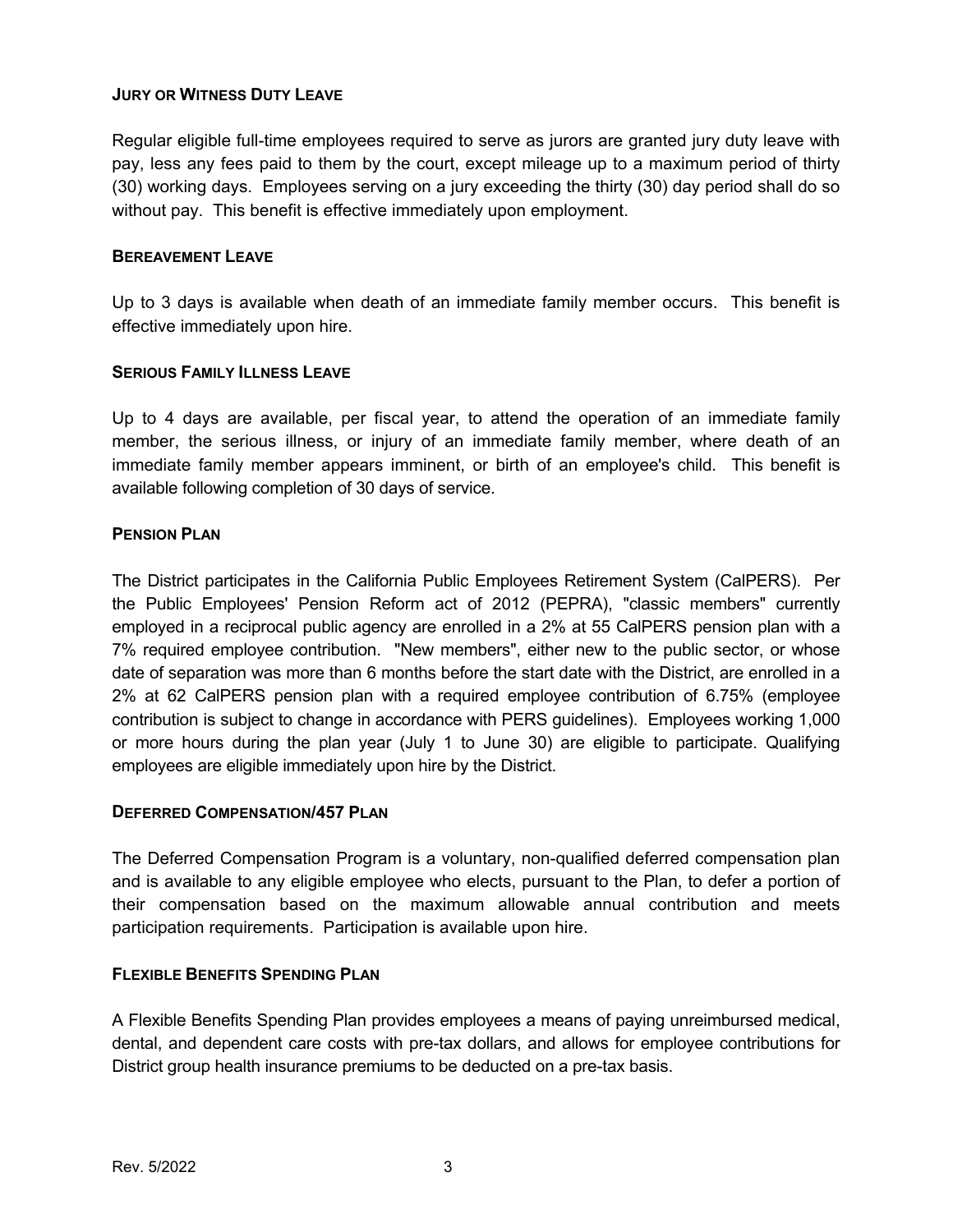# **HEALTH SAVING ACCOUNT (HSA)**

The District offers two high-deductible health insurance plans. Eligible employees who participate in one of these plans receive an annual contribution from the District to a health savings plan. Contribution amounts are determined annually by the Board of Directors.

## **MEDICARE CONTRIBUTION**

Employees hired after April 1, 1986, are required to contribute to the Medicare portion of the Social Security program. Those employees shall contribute 1.45% of their salary with the District matching the fund by contributing 1.45% of the employee's salary.

## **SOCIAL SECURITY**

The District and the Employee may participate in Social Security if the employee is not enrolled in the District's 401a plan or CalPERS.

# **CAREER DEVELOPMENT/TUITION REIMBURSEMENT**

The District offers a tuition reimbursement program designed to provide financial assistance to all full-time employees who wish to continue their formal education and assist employees in obtaining skills and/or knowledge to become better qualified for their current work classification or for advancement at the District.

## **COMPUTER PURCHASE PROGRAM**

Loans from \$300 to \$2,000 are available for full-time employees to purchase or upgrade a personal computer. Loans are interest-free and repaid over a one-year period through payroll deductions. This benefit becomes available following one year of service.

## **CELL PHONE REIMBURSEMENT**

Employees may apply for cell phone reimbursement, in accordance with existing policy.

## **CATASTROPHIC LEAVE PROGRAM**

Allows employees who have accrued vacation or sick leave credits, to have the option to voluntarily donate hours to another full time employee who has exhausted his/her sick, vacation, and compensatory time leaves due to a non-work related catastrophic illness or injury.

## **MISCELLANEOUS**

An Employee Assistance Program (EAP) is available and offers a confidential, consultative resource for personal or work-related concerns for yourself or your family. This benefit is available to full-time employees.